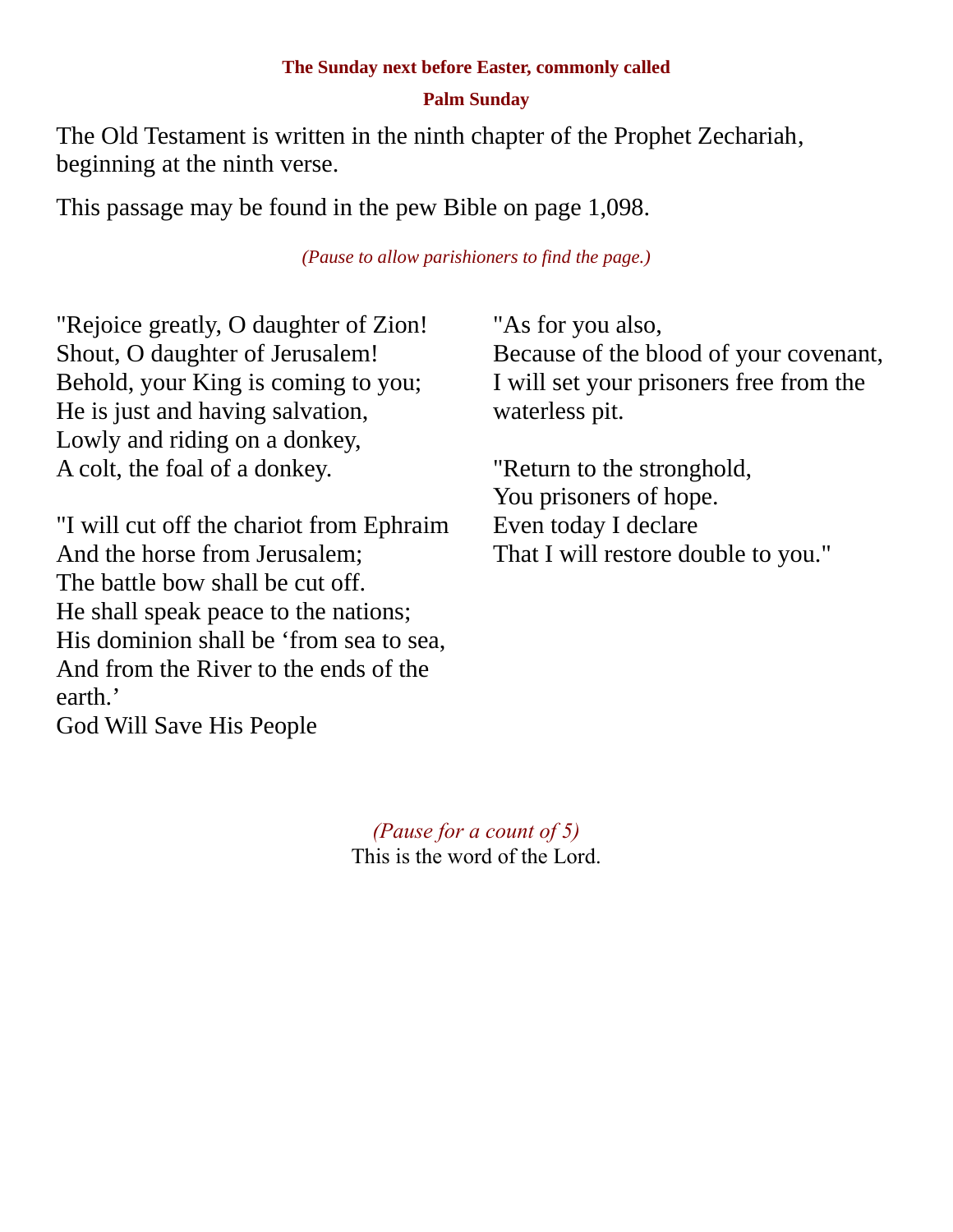### **Palm Sunday**

### **Psalm 24**

1 THE earth is the Lord's, and all that therein is; \* the compass of the world, and they that dwell therein.

2 For he hath founded it upon the seas, \* and stablished it upon the floods.

3 Who shall ascend into the hill of the Lord? \* or who shall rise up in his holy place?

4 Even he that hath clean hands, and a pure heart; \* and that hath not lift up his mind unto vanity, nor sworn to deceive his neighbour.

5 He shall receive the blessing from the Lord, \* and righteousness from the God of his salvation.

6 This is the generation of them that seek him; \* even of them that seek thy face, O God of Jacob.

7 Lift up your heads, O ye gates; and be ye lift up, ye everlasting doors; \* and the King of glory shall come in.

8 Who is this King of glory? \* It is the Lord strong and mighty, even the Lord mighty in battle.

9 Lift up your heads, O ye gates; and be ye lift up, ye everlasting doors; \* and the King of glory shall come in.

10 Who is this King of glory? \* Even the Lord of hosts, he is the King of glory.

*Glory be…*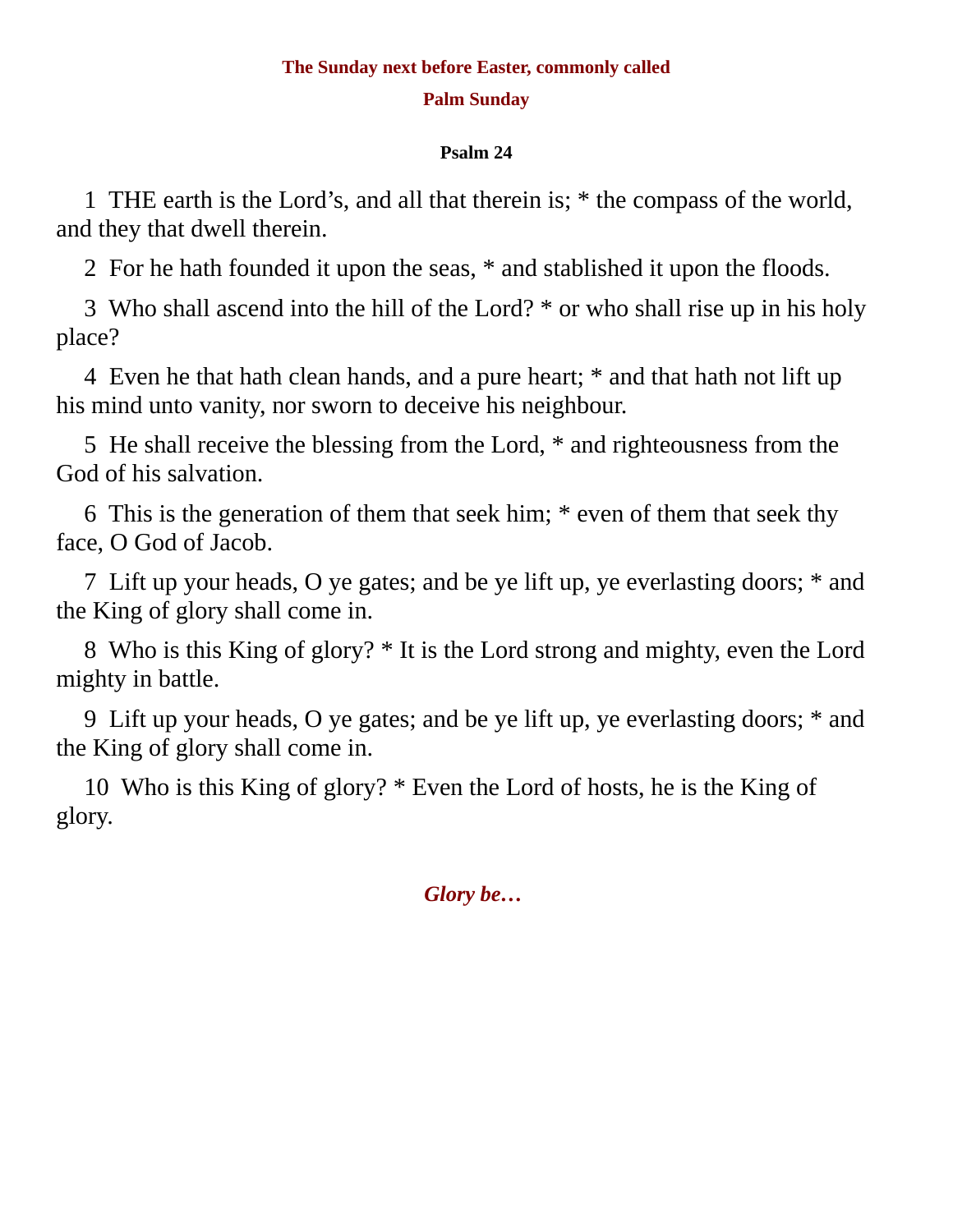### **Palm Sunday**

### **Psalm 97**

1 THE Lord is King, the earth may be glad thereof; \* yea, the multitude of the isles may be glad thereof.

2 Clouds and darkness are round about him: \* righteousness and judgment are the habitation of his seat.

3 There shall go a fire before him, \* and burn up his enemies on every side.

4 His lightnings gave shine unto the world: \* the earth saw it, and was afraid.

5 The hills melted like wax at the presence of the Lord; \* at the presence of the Lord of the whole earth.

6 The heavens have declared his righteousness, \* and all the peoples have seen his glory.

7 Confounded be all they that worship carved images, and that delight in vain gods: \* worship him, all ye gods.

8 Sion heard of it, and rejoiced; and the daughters of Judah were glad, \* because of thy judgments, O Lord.

9 For thou, Lord, art higher than all that are in the earth: \* thou art exalted far above all gods.

10 O ye that love the Lord, see that ye hate the thing which is evil: \* the Lord preserveth the souls of his saints; he shall deliver them from the hand of the ungodly.

11 There is sprung up a light for the righteous, \* and joyful gladness for such as are true-hearted.

12 Rejoice in the Lord, ye righteous; \* and give thanks for a remembrance of his holiness.

*Glory be…*